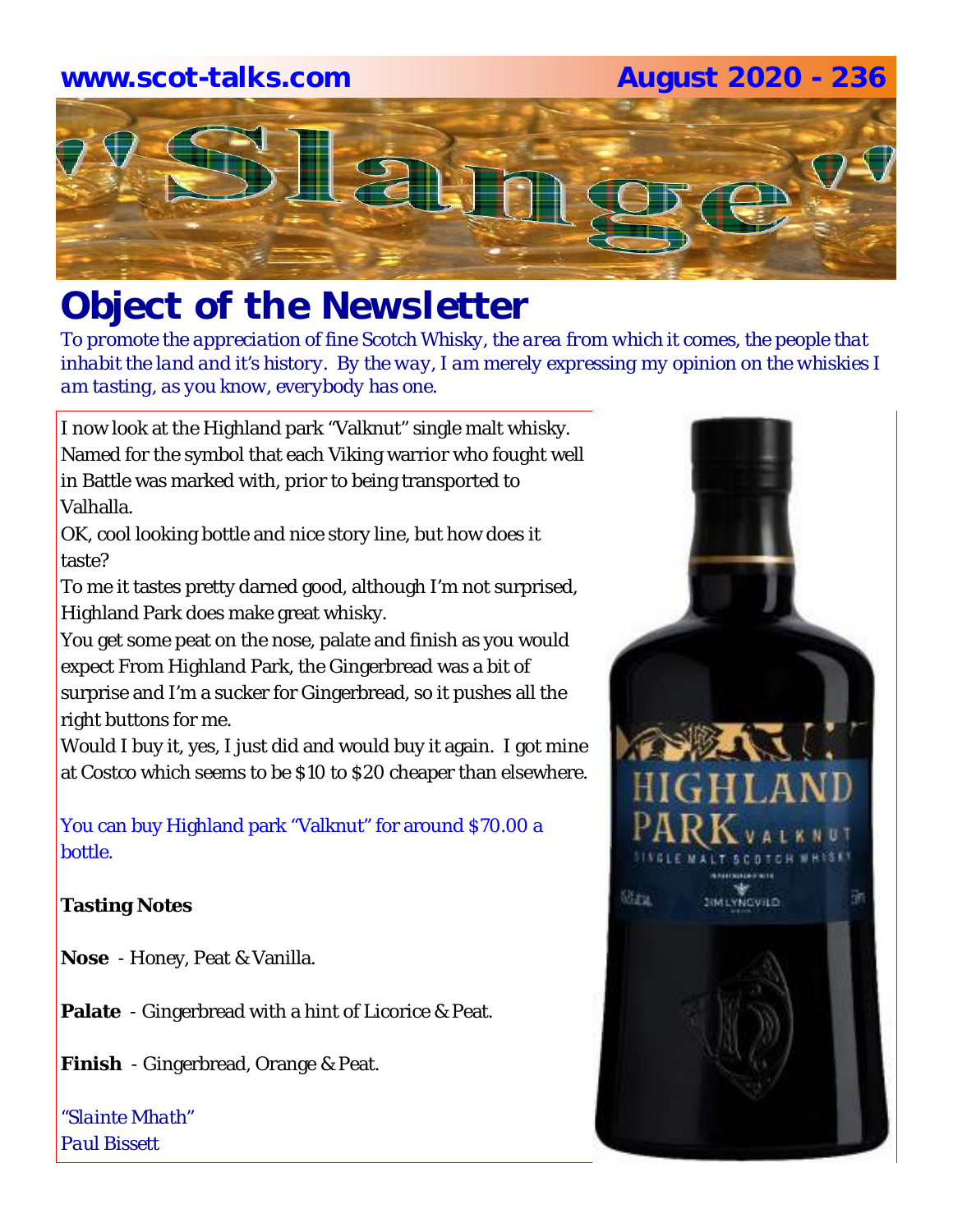

**Bourbon v. Scotch: What's the difference?** By Vicki Denig

Whether served neat, poured over ice or stirred into a classic cocktail, nothing satisfies that end of day craving quite like the sweet burn of a delicious whisky pour. Though when it comes to choosing between Bourbon and Scotch, making a decision can prove quite difficult – that is, unless you know exactly what you're getting.

When it comes to understanding Bourbon versus Scotch, the differences are actually quite simple. Follow our Bourbon vs. Scotch breakdown here and be on your way to savvy spirits sipping in no time.

## **How whisk(e)y is made**

Both Bourbon and Scotch are made via distillation, which incorporates five major steps: malting, mashing, fermenting, distillation, and maturing.

The spelling differences between whisky and whiskey are simply a matter of place; whisky is produced in Scotland, Ireland, and Japan, while whiskey is produced in Canada and the United States.

### **So, what is Bourbon?**

**Where it's made:** USA (95 per cent of Bourbon is made in Kentucky. The limestone water found in Kentucky make it ideal for bourbon production, as the limestone acts as a natural filter for impurities, like iron.)

**Main ingredient:** Corn (minimum 51 per cent), rounded out with malted barley, rye, or wheat.

**Distillation:** Bourbon is always distilled in a column still, followed by a second distillation in a copper pot still called a 'doubler.'

**Aging:** Aside from the raw materials, one of the biggest differences between Scotch and Bourbon are the vessels in which they are aged. Bourbon is always aged in new charred oak barrels, usually made from white oak. Temperature also plays a huge role in aging differences, too. Because Kentucky is significantly warmer than Scotland, Bourbon's evaporation rates ('angel's share') is much higher than that of Scotch (meaning Bourbon matures much quicker than a Scotch equivalent – sometimes even twice as fast).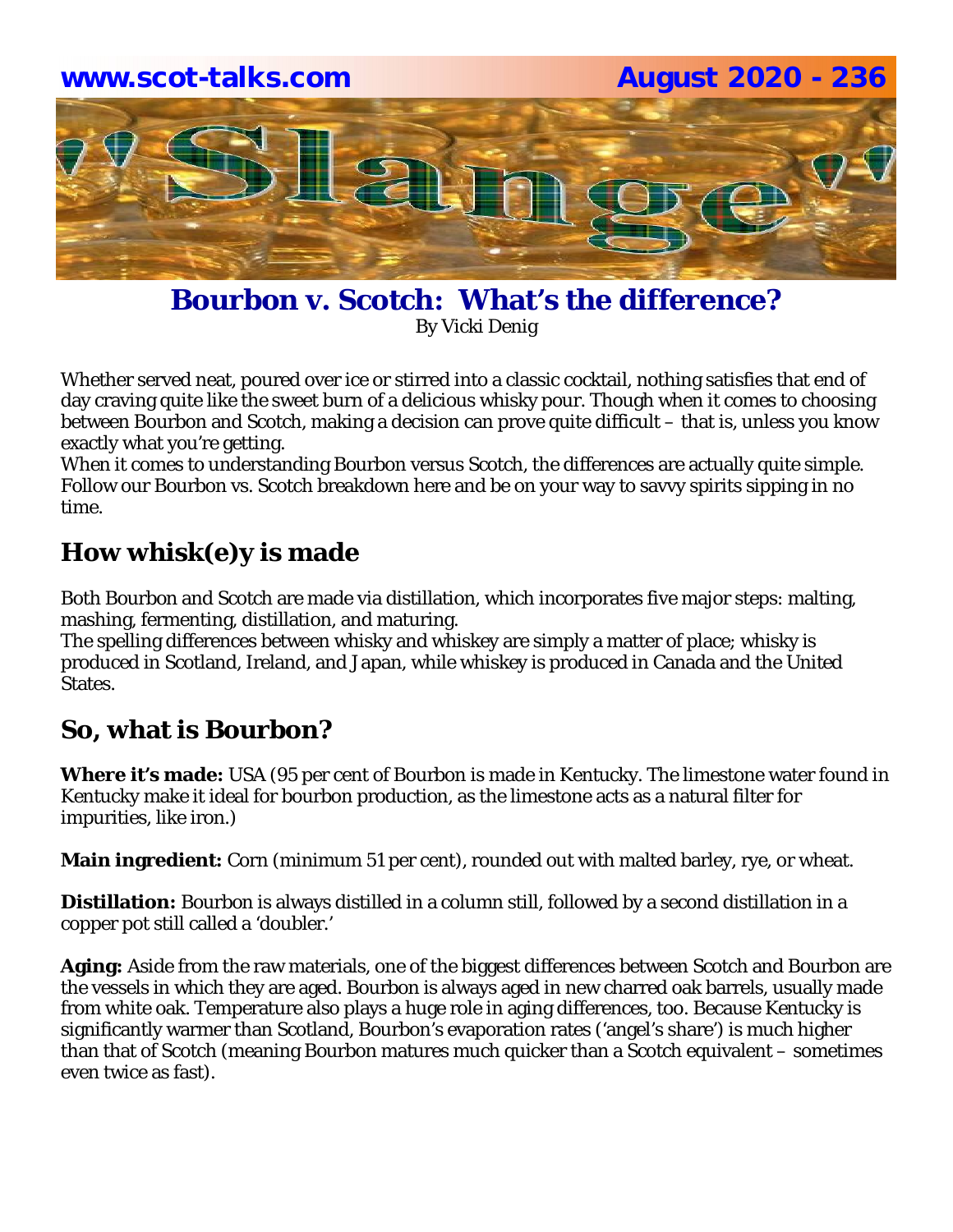# **www.scot-talks.com August 2020 - 236**

Below is a simple guide to help you choose your single malt Whisky, and the flavor notes you should expect from it. Being Scottish I recommend you find a likely candidate and try it in a bar before buying the whole bottle. This Issue; Highland Park "Valknut" For more information on Highland Park whiskies go to www.highlandparkwhisky.com/en-us



Floral, Herbal, fresh

Nutty, biscuit (cookie), Subtle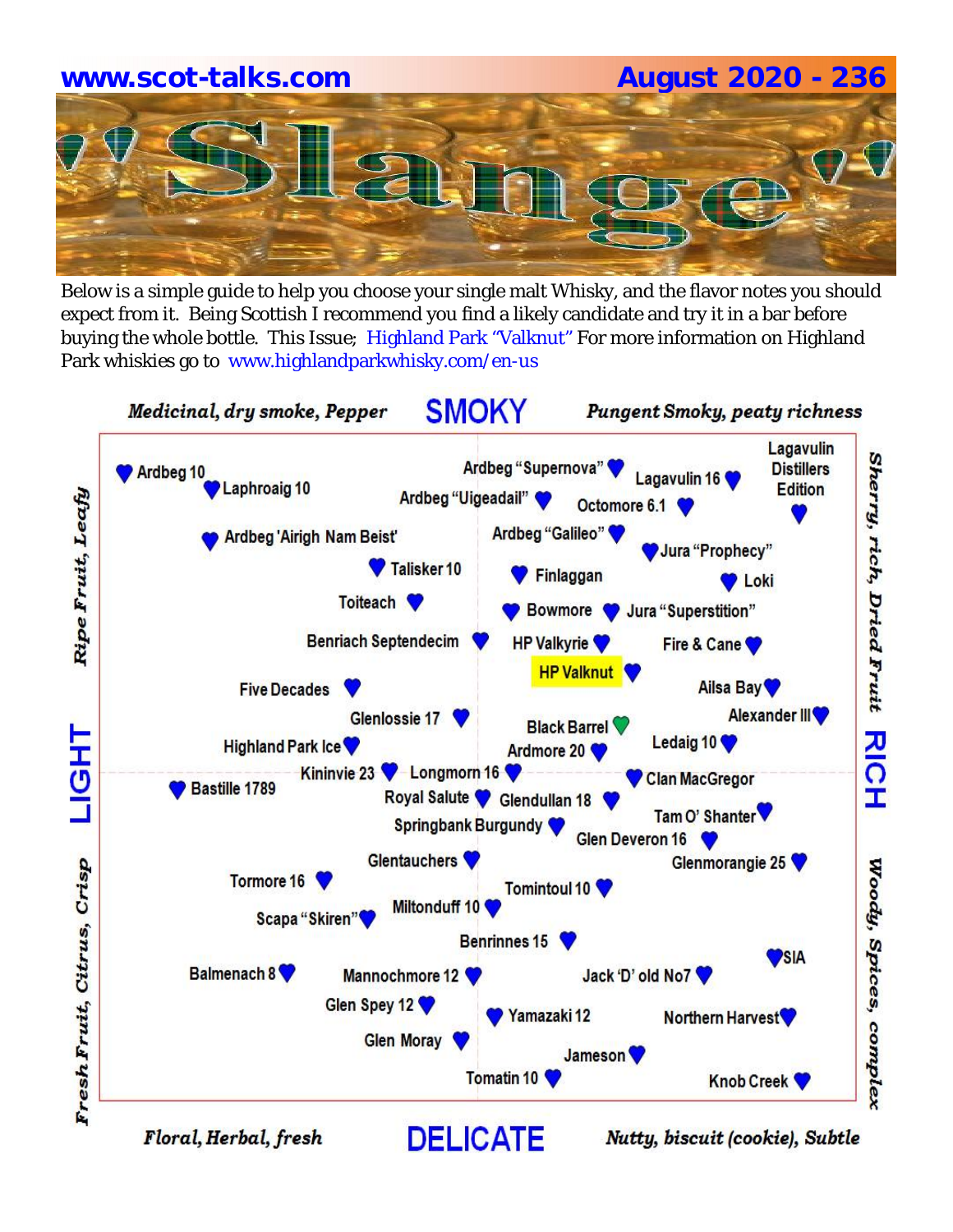

**Bourbon v. Scotch: What's the difference?** Cont.

**Flavor profile:** Bourbon's flavor profile is highly dependent on the 'mash bill' of a specific distiller. Bourbons with higher amounts of corn in the recipe will be sweeter, whereas mash bills with higher percentages of rye will lead to spicier and more austere final beverage. However, because of their extensive aging in new American oak, Bourbon usually tends to show warm flavors of vanilla, baking spice, toffee, and/or caramel.

**Brands to know:** Baker's (traditional), Booker's (traditional), Knob Creek (traditional), Basil Hayden's (high-rye), Four Roses (high-rye), Woodford Reserve (high-rye), Maker's Mark (highwheat), Pappy Van Winkle (high-wheat)

### **And what is Scotch?**

**Where it's made:** Scotland

**Main ingredient:** 100 per cent Malted Barley

**Distillation:** The way in which a particular Scotch is made is dependent on its category. Single malt Scotch is usually double or triple distilled in pot stills.

**Aging:** Thanks to Bourbon distillers, who can only use their barrels once, Scotch distillers don't experience a lack of barrel selection for their cellars. Many ex-Bourbon barrels are sold to Scotch producers, who have much more liberty in aging vessel choices than their American counterparts. Scotch can be legally be aged in ex-wine, port, Cognac, Bourbon, and/or Sherry barrels.

**Flavor profile:** Scotch whisky flavor profiles fall all over the spectrum, mainly due to the large amount of distiller flexibility with regards to aging vessels, maturation time, and peating levels. Scotches can range from floral and spicy to smoky and saltier, the latter usually occurring when peat is incorporated. (Peat is mossy accumulation of decaying organic plant matter that is indigenous to the Highlands and islands of Scotland.) It's important to note that most smoky notes from Bourbon come from the charred oak vessel, whereas smoky flavors in Scotch tend to come from peat burned in the barley during the malting process.

**Brands to know:** Macallan (lightly peated), Glenmorangie (lightly peated), Lagavulin (heavily peated), Ardbeg (heavily peated), Laphroaig (heavily peated)